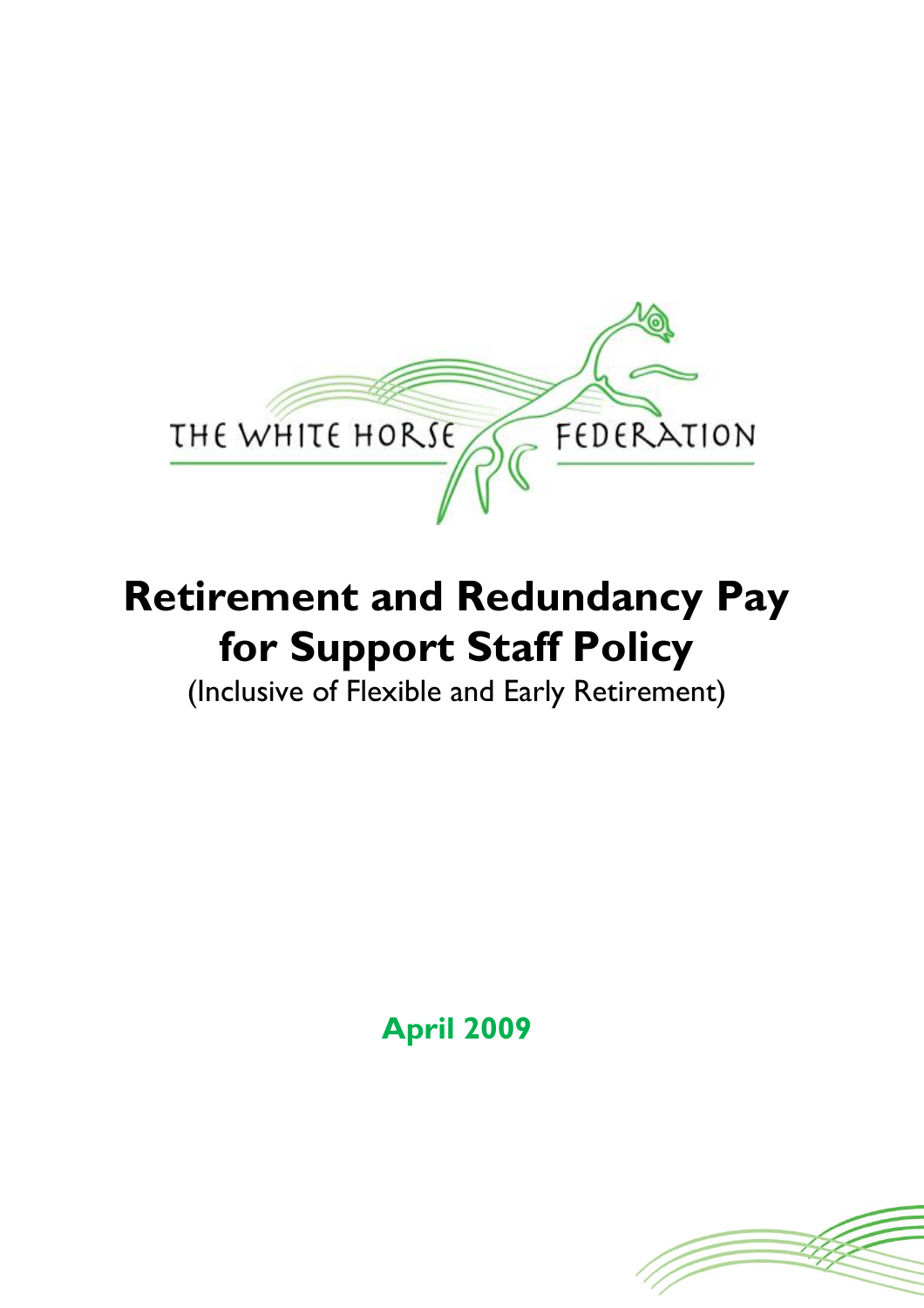#### **1. Scope, Purpose and Principles**

- 1.1 This policy sets out the severance payments to be made to NJC employees in the event that their employment with the school is terminated on grounds of redundancy or early retirement ahead of their normal retirement age.
- 1.2 In defining this policy, the school has sought to provide fair and affordable retirement benefits and compensation payments, in accordance with employment legislation, and Local Government Pension Scheme (LGPS) Regulations.

## **2. Age Retirement**

- 2.1 The Council's normal retirement age is 65. For employees who are active members of the LGPS at 1 October 2006, normal retirement date (ie the date at which an employee's pension can be paid without reduction and without capital cost to the Council) is now age 65. This follows a removal of earlier Regulations that allowed a protected normal retirement date for employees who joined the LGPS before 1 April 1998.
- 2.3 Employees can remain in the Local Government Pension Scheme beyond age 65, but benefits must be drawn before they reach age 75. If a member of staff opts to draw their pension benefits after they reach 65, their benefits will be actuarially increased.
- 2.4 Under LGPS regulations, employees who have at least three months membership of the LGPS can elect to receive their annual pension and lump sum at age 60, without the Council's consent, and at no capital cost to the Council. If the employee elects to receive their benefits before their normal retirement date the benefits will be reduced to reflect the costs of the pension coming into payment early.

#### **3. Redundancy**

3.1 In the event of dismissal on grounds of redundancy, employees with at least two years continuous local government service will be eligible to receive a redundancy compensation payment as follows:

> 1. Employees aged 18 and over will receive a redundancy compensation payment based on the provisions of the Employment Rights Act 1996 (ERA), as updated by the Employment Equality (Age) Regulations 2006. This payment will be calculated using a formula set out which comprises a defined number of weeks' pay based on age and continuous service at the date when employment is terminated.

The calculation will be based on continuous local government service with any other local authority or employer covered by the Redundancy Payments Modification Order.

Under the Local Government (Early Termination of Employment) (Discretionary Compensation) (England and Wales) Regulations 2006, the Council will enhance the ERA provisions so that a week's pay is calculated on the basis of an employee's actual week's pay, rather than the statutory limit.

2. In addition to the redundancy compensation payment specified in (i) above, employees aged 55 or over who have at least three months membership of the Local Government Pension Scheme will receive immediate payment of an unreduced pension and lump sum based on their accrued contributory service at the date their employment is terminated.

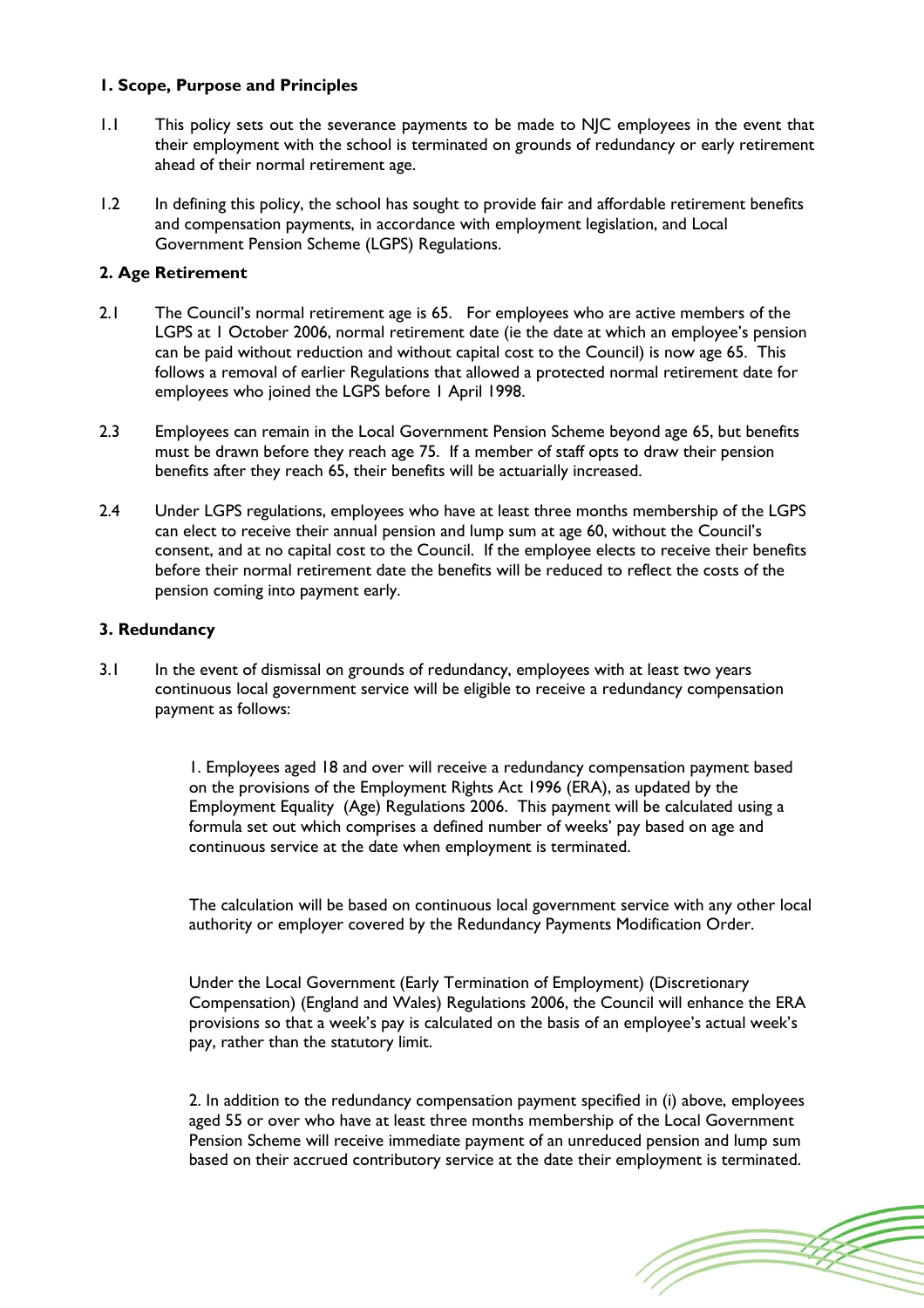- 3.2 Employees who are members of the Local Government Pension Scheme prior to 1 April 2008 may receive immediate payments of pension benefits following redundancy from age 50 if they leave Council employment before 31 March 2010.
- 3.3 Changes in staffing structures that are likely to result in redundancy must be approved by the Childrens Services Leadership Team if the school wish the Local Authority to pick up the redundancy cost. Failure to do gain this approval will result in the school being liable for the cost of redundancy.

## **4. Early Retirement in the interests of efficiency**

- 4.1 Employees aged 55 or over who have at least three months' membership of the Local Government Pension Scheme who are dismissed on the grounds of increased efficiency will be eligible to receive immediate payment of unreduced annual pension and lump sum based on their accrued contributory service at the date their employment is terminated.
- 4.2 Employees who are members of the Local Government Pension Scheme prior to 1 April 2008 may receive immediate payments of pension benefits following early retirement in the interests of efficiency from age 50 if they leave Council employment before 31 March 2010.
- 4.3 In approving early retirement on these grounds, the Governing Body will assess each case on its merits following receipt of a written case, taking into account the capital costs of early retirement, and the efficiency savings that will accrue from allowing the early retirement to proceed.

#### **5. Voluntary Early Retirement**

- 5.1 Employees aged between 55 and 59 with at least three months' membership of the Local Government Pension Scheme may seek the school's consent to voluntary early retirement. Where such a request is approved, the employee will be eligible to receive immediate payment of pension and lump sum, though this will be reduced to reflect the actuarial costs of the school's decision to allow benefits to be paid earlier than the employee's normal retirement age.
- 5.2 Employees who are members of the Local Government Pension Scheme prior to 1 April 2008 may receive immediate payments of pension benefits following voluntary early retirement from age 50 if they leave Council employment before 31 March 2010.
- 5.3 The amount of reduction to the pension and lump sum is determined by an actuarial calculation based on a formula determined by the Government Actuary's Department.
- 5.4 If an employee joins the LGPS after 30 September 2006 and retires before age 65, his / her pension and lump sum will be reduced. If an employee is contributing to the LGPS on 30 September 2006 some or all of his / her benefits paid early could be protected from reduction. Following the Local Government Pension Scheme (Amendment) (No 2) Regulations 2006 an extension exists to the continuation of the "85 year rule" for all active LGPS members at 30 September 2006, until 1 April 2008. A member born before 1 April 1956 will now be able to retire before age 65 with no reduction in his / her benefits earned up to 31 March 2016. A member who will be age 60 after 31 March 2016, but before 1 April 2020 and can satisfy the 85 year rule (an employee's age and years of membership of the LGPS totalling 85 or over at the date when their employment ends) before 1 April 2020 will have a tapered reduction in

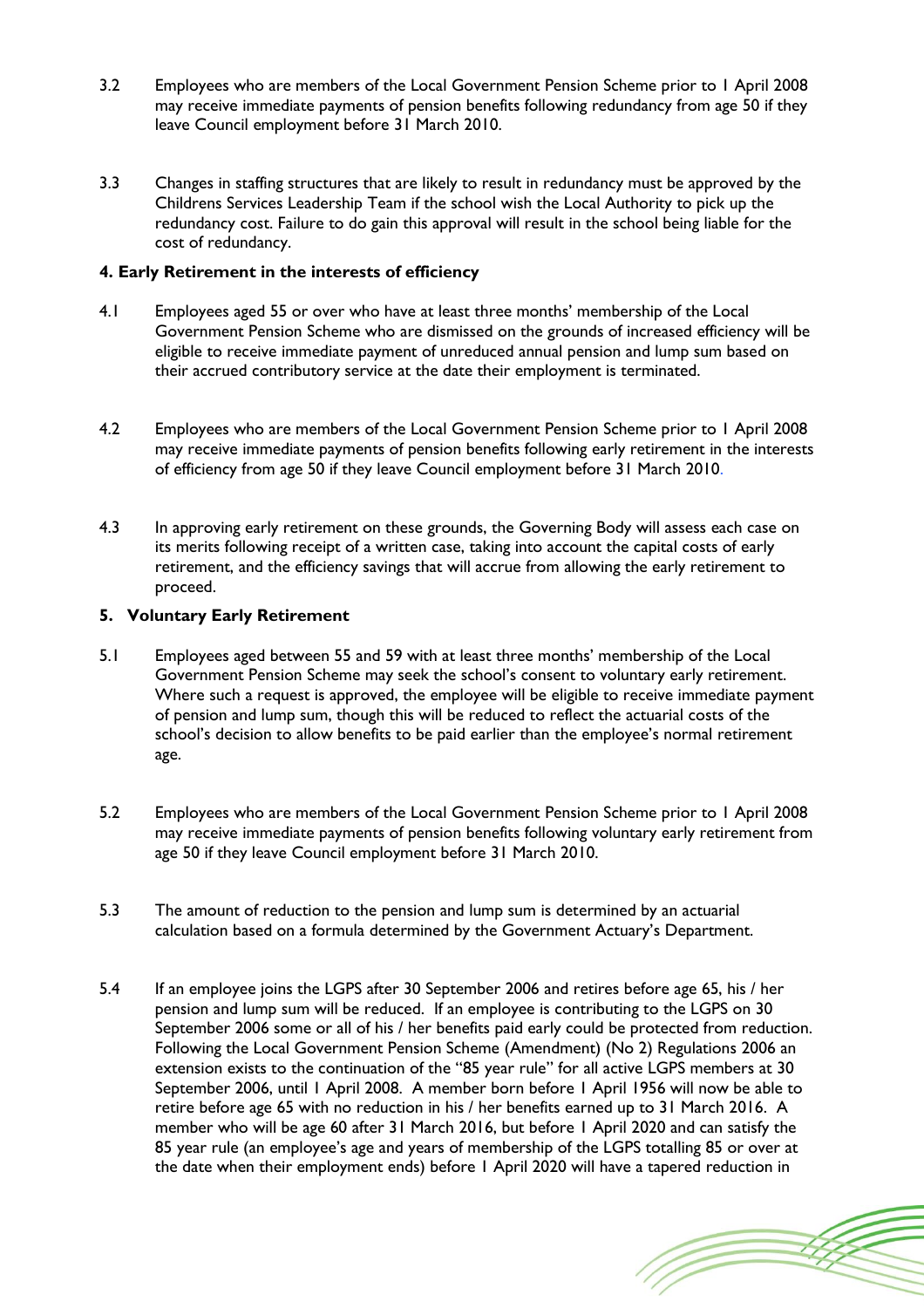benefits earned from 1 April 2008 instead of the full reduction. There may continue to be a capital cost to the Council, depending on an employee's age and service.

- 5.5 In exceptional circumstances, the reduction to the pension and lump sum may be waived on compassionate grounds. The school will apply the definition "inclined to pity or mercy" to determine whether reduction in pension benefits is to be waived.
- 5.6 Where an employee seeks the schools consent to retire early on these grounds, the Governing Body will assess the request on its merits, taking into account the capital costs of early retirement, and the individual circumstances.

## **6. Flexible Retirement**

- 6.1 Employees aged 55 or over who have at least three months' total membership of the Local Government Pension Scheme may seek the school's consent to flexible retirement. Rather than an employee continuing in his / her job to age 65 and drawing his / her pension from then, he / she could from age 55, with the school's consent, reduce hours in his / her current post or move to a position on a lower grade and elect to take all or part of his / her accrued pension benefits whilst continuing in employment. An employee taking flexible retirement can continue paying into the LGPS to build up further benefits.
- 6.2 Where such a request is approved, the employee will be eligible to receive immediate payment of the pension and lump sum, though these will be reduced. The amount of reduction to the pension and lump sum is determined by an actuarial calculation based on a formula determined by the Government Actuary's Department.
- 6.3 Staff who are members of the Local Government Pension Scheme prior to 1 April 2008 may draw all or part of their benefits from age 50, with their employers consent, if they make this request before 31 March 2010.
- 6.4 If an employee joins the LGPS after 30 September 2006 and takes flexible retirement before age 65, his / her pension and lump sum will be reduced for early payment. If an employee is contributing to the LGPS on 30 September 2006 some or all of his / her benefits paid early could be protected from reduction, as a result of the extension to the continuation of the "85 year rule" until 1 April 2008. An employee who seeks to take flexible retirement before age 60 will have a reduction in pension and lump sum.
- 6.5 In exceptional circumstances, the reduction to the pension and lump sum may be waived in whole or in part. This will be on compassionate grounds and the school will apply the definition "inclined to pity or mercy" to determine this.
- 6.6 Where an employee seeks scool consent to take flexible retirement, the Governing Body will assess the request on its merits, taking into account any capital costs of flexible retirement, and the individual circumstances.

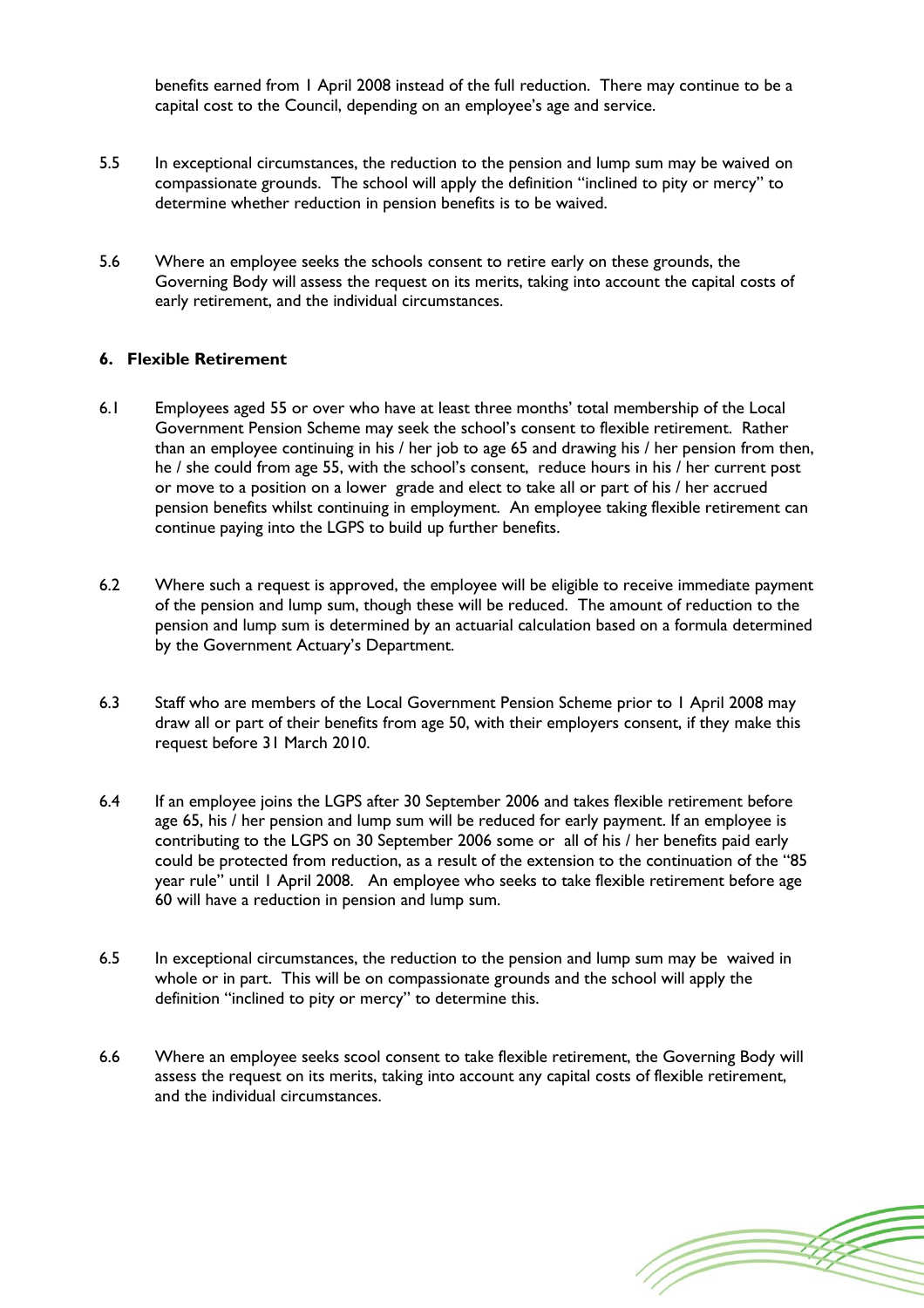# **7. Ill Health Retirement**

7.1 There will be a three-tier ill health retirement package, depending on the severity of the employee's illness, if an employee's employment is terminated because of permanent ill health. The benefits are payable from any age, so long as the employee has 3 months contributory membership of the Local Government Pension Scheme.

#### 7.2 *Tier One*

If the Council determines there is no "reasonable" prospect of any "gainful employment" before age 65, full benefits will be paid based on the employee's membership as if they had worked to age 65.

## 7.3 *Tier Two*

If the Council determines that an employee is incapable of "gainful employment" within a "reasonable period", but is likely to do so before age 65, benefits accrued to the date of leaving plus 25% of membership to age 65 will be paid.

#### 7.4 *Tier 3*

If the Council deems an employee is "permanently incapable" of undertaking the duties of their own job, but they are judged by an Independent Occupational Health Practitioner to be capable of obtaining "gainful employment" within a "reasonable period" after leaving that employment, then benefits accrued to the date of leaving will be paid until such time as the person obtains "gainful employment", or the Council stops payments following a review.

- 7.5 The definition of "gainful employment" in all three tiers is defined as "30 hours per week for at least 12 months".
- 7.6 A "reasonable period" means a period of 3 years.
- 7.7 There will be an underpin for certain existing members (age 45 or over on 31 March 2008) so that they receive no less than they would have under the Scheme rules established under the Local Government Pension Scheme Regulations 1997.

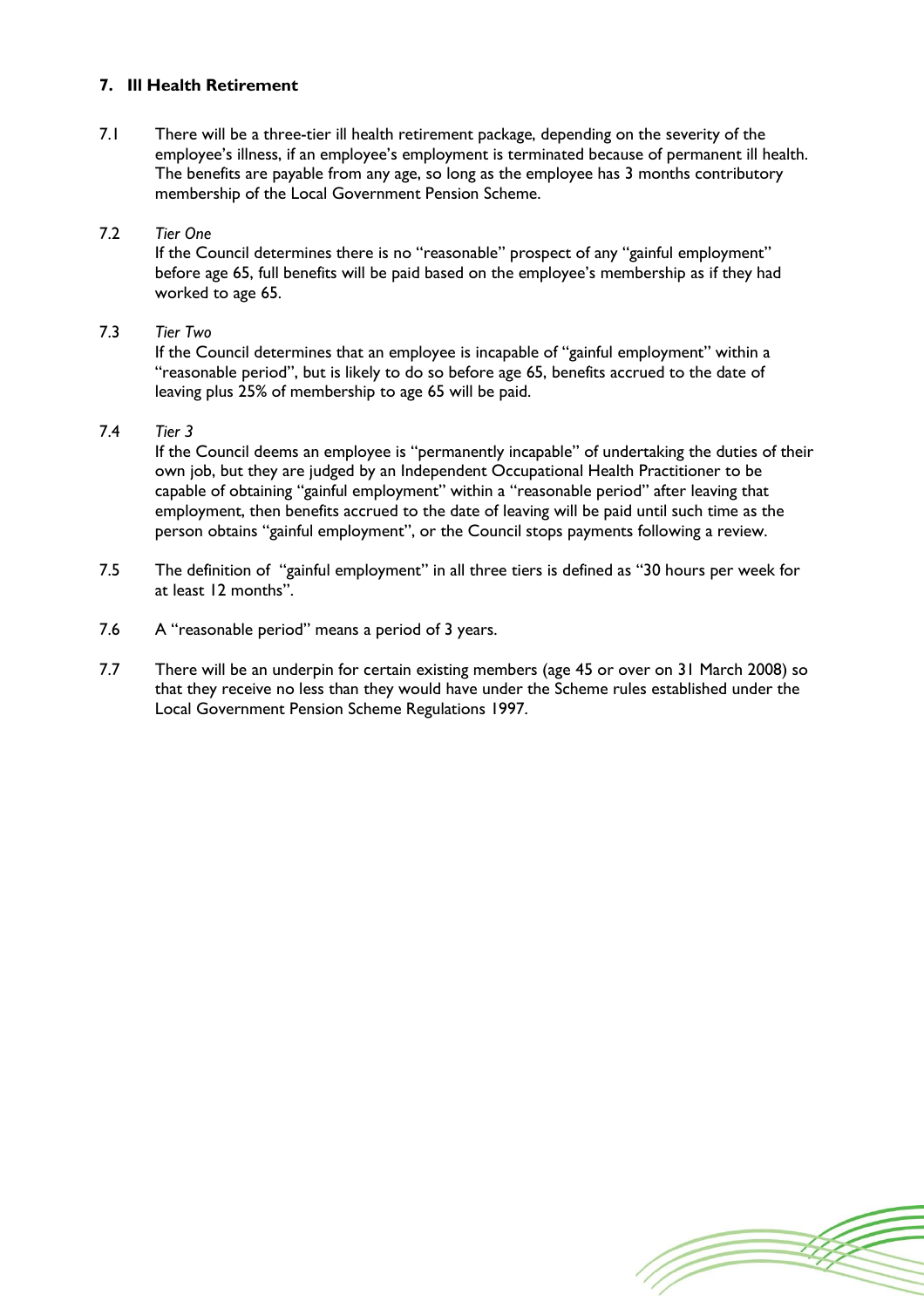|                 |                         |                               |                         |                                                                |                            |                         |                 |                                                                  |                 | Service (Years)                                   |                   |                  |                  |                                                                                                                                                 |                                  |                  |                                                                                                                             |                                                   |                                  |
|-----------------|-------------------------|-------------------------------|-------------------------|----------------------------------------------------------------|----------------------------|-------------------------|-----------------|------------------------------------------------------------------|-----------------|---------------------------------------------------|-------------------|------------------|------------------|-------------------------------------------------------------------------------------------------------------------------------------------------|----------------------------------|------------------|-----------------------------------------------------------------------------------------------------------------------------|---------------------------------------------------|----------------------------------|
|                 | 2                       | 3                             | $\overline{\mathbf{4}}$ | 5                                                              | 6                          | 7                       | 8               | 9                                                                | $\overline{10}$ | $\overline{11}$                                   | 12                | $\overline{13}$  | 4                | 15                                                                                                                                              | 16                               | 17               | 8                                                                                                                           | 9                                                 | 20                               |
| Age             |                         |                               |                         |                                                                |                            |                         |                 |                                                                  |                 |                                                   |                   |                  |                  |                                                                                                                                                 |                                  |                  |                                                                                                                             |                                                   |                                  |
| $18*$ [ $1$ ]   |                         |                               |                         |                                                                |                            |                         |                 |                                                                  |                 |                                                   |                   |                  |                  |                                                                                                                                                 |                                  |                  |                                                                                                                             |                                                   |                                  |
| 9               |                         | $1\frac{1}{2}$                |                         |                                                                |                            |                         |                 |                                                                  |                 |                                                   |                   |                  |                  |                                                                                                                                                 |                                  |                  |                                                                                                                             |                                                   |                                  |
| $\overline{20}$ |                         | $1\frac{1}{2}$                | $\overline{2}$          |                                                                |                            |                         |                 |                                                                  |                 |                                                   |                   |                  |                  |                                                                                                                                                 |                                  |                  |                                                                                                                             |                                                   |                                  |
| $\overline{21}$ |                         | $1\frac{1}{2}$                | $\overline{2}$          | $2\frac{1}{2}$                                                 |                            |                         |                 |                                                                  |                 |                                                   |                   |                  |                  |                                                                                                                                                 |                                  |                  |                                                                                                                             |                                                   |                                  |
| $\overline{22}$ | $\overline{1}$          | $1\frac{1}{2}$                | $\overline{2}$          | $2\frac{1}{2}$                                                 | $\overline{3}$             |                         |                 |                                                                  |                 |                                                   |                   |                  |                  |                                                                                                                                                 |                                  |                  |                                                                                                                             |                                                   |                                  |
| $\overline{23}$ | $1\frac{1}{2}$          | $\overline{2}$                | $2\frac{1}{2}$          | $\overline{3}$                                                 | $3\frac{1}{2}$             | 4                       |                 |                                                                  |                 |                                                   |                   |                  |                  |                                                                                                                                                 |                                  |                  |                                                                                                                             |                                                   |                                  |
| 24              | $\overline{2}$          | $2\frac{1}{2}$                | $\overline{\mathbf{3}}$ | $3\frac{1}{2}$                                                 | $\overline{4}$             | $4\frac{1}{2}$          | 5               |                                                                  |                 |                                                   |                   |                  |                  |                                                                                                                                                 |                                  |                  |                                                                                                                             |                                                   |                                  |
| $\overline{25}$ | $\overline{2}$          | $\overline{3}$                | $3\frac{1}{2}$          | $\overline{4}$                                                 | $4\frac{1}{2}$             | $\overline{5}$          | $5\frac{1}{2}$  | $\boldsymbol{6}$                                                 |                 |                                                   |                   |                  |                  |                                                                                                                                                 |                                  |                  |                                                                                                                             |                                                   |                                  |
| 26              | 2                       | 3                             | 4                       | $4\frac{1}{2}$                                                 | 5                          | $5\frac{1}{2}$          | 6               | $6\frac{1}{2}$                                                   | $\overline{7}$  |                                                   |                   |                  |                  |                                                                                                                                                 |                                  |                  |                                                                                                                             |                                                   |                                  |
| 27              | $\overline{2}$          | 3                             | $\overline{4}$          | 5                                                              | $5\frac{1}{2}$             | 6                       | $6\frac{1}{2}$  | $\overline{7}$                                                   | $7\frac{1}{2}$  | 8                                                 |                   |                  |                  |                                                                                                                                                 |                                  |                  |                                                                                                                             |                                                   |                                  |
| 28              | $\overline{2}$          | 3                             | 4                       | 5                                                              | 6                          | $6\frac{1}{2}$          |                 | $7\frac{1}{2}$                                                   | $\overline{8}$  | $8\frac{1}{2}$                                    | $\overline{9}$    |                  |                  |                                                                                                                                                 |                                  |                  |                                                                                                                             |                                                   |                                  |
| $\overline{29}$ | $\overline{2}$          | 3                             | $\overline{\mathbf{4}}$ | 5                                                              | 6                          | $\overline{7}$          | $7\frac{1}{2}$  | $\overline{8}$                                                   | $8\frac{1}{2}$  | 9                                                 | $9\frac{1}{2}$    | 10               |                  |                                                                                                                                                 |                                  |                  |                                                                                                                             |                                                   |                                  |
| $\overline{30}$ | $\overline{2}$          | 3                             | $\overline{4}$          | 5                                                              | 6                          | $\overline{7}$          | $\overline{8}$  | $8\frac{1}{2}$                                                   | $\overline{9}$  | $9\frac{1}{2}$                                    | $\overline{10}$   | $10\frac{1}{2}$  | $\mathbf{H}$     |                                                                                                                                                 |                                  |                  |                                                                                                                             |                                                   |                                  |
| 31              | 2                       | 3                             | 4                       | 5                                                              | 6                          | $\overline{7}$          | 8               | 9                                                                | $9\frac{1}{2}$  | 10                                                | $10\frac{1}{2}$   | $\mathbf{I}$     | $11\overline{2}$ | 12                                                                                                                                              |                                  |                  |                                                                                                                             |                                                   |                                  |
| $\overline{32}$ | 2                       | 3                             | 4                       | 5                                                              | 6                          | $\overline{\mathbf{7}}$ | $\overline{8}$  | 9                                                                | 10              | $10\frac{1}{2}$                                   | $\overline{11}$   | $11\frac{1}{2}$  | $\overline{12}$  | $12\frac{1}{2}$                                                                                                                                 | 3                                |                  |                                                                                                                             |                                                   |                                  |
| $\overline{33}$ | $\overline{2}$          | $\overline{\mathbf{3}}$       | $\overline{4}$          | $\overline{5}$                                                 | 6                          | $\overline{\tau}$       | $\overline{8}$  | $\overline{9}$                                                   | $\overline{10}$ | $\overline{11}$                                   | $11\frac{1}{2}$   | $\overline{12}$  | $12\frac{1}{2}$  | $\overline{13}$                                                                                                                                 | $13\frac{1}{2}$                  | 4                |                                                                                                                             |                                                   |                                  |
| $\overline{34}$ | $\overline{2}$          | 3                             | $\overline{\mathbf{4}}$ | 5                                                              | 6                          | $\overline{\mathbf{z}}$ | $\overline{8}$  | 9                                                                | $\overline{10}$ | $\mathbf{I}$                                      | 12                | $12\frac{1}{2}$  | $\overline{13}$  | $13\frac{1}{2}$                                                                                                                                 | 4                                | $14\frac{1}{2}$  | 15                                                                                                                          |                                                   |                                  |
| $\overline{35}$ | $\overline{2}$          | $\overline{3}$                | $\overline{4}$          | 5                                                              | 6                          | $\overline{\mathbf{7}}$ | $\overline{8}$  | 9                                                                | $\overline{10}$ | $\overline{11}$                                   | $\overline{12}$   | $\overline{13}$  | $13\frac{1}{2}$  | 4                                                                                                                                               | $14\frac{1}{2}$                  | $\overline{15}$  | $15\frac{1}{2}$                                                                                                             | 16                                                |                                  |
| 36              | $\overline{2}$          | 3                             | 4                       | 5                                                              | 6                          | $\overline{\mathbf{z}}$ | $\overline{8}$  | $\overline{9}$                                                   | $\overline{10}$ | $\overline{11}$                                   | $\overline{12}$   | $\overline{13}$  | 4                | $14\frac{1}{2}$                                                                                                                                 | $\overline{15}$                  | $15\frac{1}{2}$  | 16                                                                                                                          | $16\frac{1}{2}$                                   | $\overline{17}$                  |
| $\overline{37}$ | $\overline{2}$          | 3                             | 4                       | 5                                                              | 6                          | $\overline{7}$          | 8               | 9                                                                | 10              | $\overline{11}$                                   | $\overline{12}$   | $\overline{13}$  | 4                | $\overline{15}$                                                                                                                                 | $15\frac{1}{2}$                  | $\overline{16}$  | $16\frac{1}{2}$                                                                                                             | 17                                                | $17\frac{1}{2}$                  |
| $\overline{38}$ | 2                       | 3                             | $\overline{4}$          | 5                                                              | 6                          | $\overline{\tau}$       | $\overline{8}$  | 9                                                                | $\overline{10}$ | $\overline{\mathsf{H}}$                           | $\overline{12}$   | $\overline{13}$  | 4                | $\overline{15}$                                                                                                                                 | $\overline{16}$                  | $16\frac{1}{2}$  | $\overline{17}$                                                                                                             | $17\frac{1}{2}$                                   | $\overline{18}$                  |
| 39              | 2                       | 3                             | $\overline{4}$          | 5                                                              | 6                          | $\overline{\mathbf{7}}$ | $\overline{8}$  | 9                                                                | 10              | $\overline{11}$                                   | $\overline{12}$   | $\overline{13}$  | 4                | $\overline{15}$                                                                                                                                 | 16                               | $\overline{17}$  | $17\frac{1}{2}$                                                                                                             | 8                                                 | $18\frac{1}{2}$                  |
| 40              | 2                       | 3                             | 4                       | 5                                                              | 6                          | $\overline{\mathbf{7}}$ | $\overline{8}$  | 9                                                                | $\overline{10}$ | $\overline{11}$                                   | $\overline{12}$   | $\overline{13}$  | 4                | $\overline{15}$                                                                                                                                 | 16                               | $\overline{17}$  | 8                                                                                                                           | $18\frac{1}{2}$                                   | $ 9\rangle$                      |
| 41              | $\overline{2}$          | $\overline{\mathbf{3}}$       | $\overline{4}$          | $\overline{5}$                                                 | 6                          | $\overline{7}$          | $\overline{8}$  | $\overline{9}$                                                   | $\overline{10}$ | $\overline{\mathsf{H}}$                           | $\overline{12}$   | $\overline{13}$  | $\overline{14}$  | $\overline{15}$                                                                                                                                 | $\overline{16}$                  | $\overline{17}$  | $\overline{18}$                                                                                                             | $\overline{19}$                                   | $19\frac{1}{2}$                  |
| 42              |                         | $2\frac{1}{2}$ $3\frac{1}{2}$ | $4\frac{1}{2}$          | $5\frac{1}{2}6\frac{1}{2}$                                     |                            | $7\frac{1}{2}$          | $8\frac{1}{2}$  | $9\frac{1}{2}$                                                   | $10\frac{1}{2}$ | $11\frac{1}{2}$                                   | $ 2\sqrt{2} $     | $13\frac{1}{2}$  | $14\frac{1}{2}$  | $15\frac{1}{2}$                                                                                                                                 | $16\frac{1}{2}$                  | $ 7\frac{1}{2} $ | $ 8\frac{1}{2} $                                                                                                            | $ 9\frac{1}{2} $                                  | $20\frac{1}{2}$                  |
| 43              | $\overline{3}$          | $\overline{4}$                | $\overline{5}$          | 6                                                              | $\overline{7}$             | $\overline{8}$          | 9               | $\overline{10}$                                                  | $\overline{11}$ | $\overline{12}$                                   | $\overline{13}$   | $\overline{14}$  | $\overline{15}$  | $\overline{16}$                                                                                                                                 | $\overline{17}$                  | $\overline{18}$  | $\overline{19}$                                                                                                             | $\overline{20}$                                   | $\overline{21}$                  |
| 44              | 3                       |                               |                         | $4\frac{1}{2}$ 5 $\frac{1}{2}$ 6 $\frac{1}{2}$ 7 $\frac{1}{2}$ |                            | $8\frac{1}{2}$          | $9\frac{1}{2}$  |                                                                  |                 | $10\frac{1}{2}$ 11 $\frac{1}{2}$ 12 $\frac{1}{2}$ | $13\frac{1}{2}$   | $ 4\frac{1}{2} $ | $ 5\frac{1}{2} $ | $16\frac{1}{2}$                                                                                                                                 | $17\frac{1}{2}$                  | $ 8\frac{1}{2} $ |                                                                                                                             | $19\frac{1}{2}$ 20 $\frac{1}{2}$ 21 $\frac{1}{2}$ |                                  |
| $\overline{45}$ | $\overline{3}$          | $4\frac{1}{2}$                | $\overline{6}$          | $\overline{7}$                                                 | $\overline{8}$             | 9                       | $\overline{10}$ | $\overline{11}$                                                  | $\overline{12}$ | $\overline{13}$                                   | $\overline{14}$   | $\overline{15}$  | $\overline{16}$  | $\overline{17}$                                                                                                                                 | $\overline{18}$                  | $\overline{19}$  | $\overline{20}$                                                                                                             | $\overline{21}$                                   | $\overline{22}$                  |
| 46              | $\overline{\mathbf{3}}$ | $4\frac{1}{2}$                | $6\phantom{a}$          |                                                                | $7\frac{1}{2}8\frac{1}{2}$ | $9\frac{1}{2}$          |                 | 10/2 11/2 12/2 13/2 14/2 15/2 16/2 17/2 18/2 19/2 20/2 21/2 22/2 |                 |                                                   |                   |                  |                  |                                                                                                                                                 |                                  |                  |                                                                                                                             |                                                   |                                  |
| 47              | 3                       | $4\frac{1}{2}$                | 6                       | $7\frac{1}{2}$                                                 | 9                          | $\overline{10}$         | $\mathbf{L}$    | 12                                                               | 13              | 4                                                 | 15                | 16               | 17               | 8                                                                                                                                               | 9                                | 20               | 21                                                                                                                          | 22                                                | 23                               |
| 48              | 3                       | $4\frac{1}{2}$                | 6                       | $7\frac{1}{2}$                                                 | 9                          | $ 0\frac{1}{2} $        | $11\frac{1}{2}$ |                                                                  |                 | $ 2\frac{1}{2}  13\frac{1}{2}  14\frac{1}{2} $    | $ 15\frac{1}{2} $ |                  |                  | $16\frac{1}{2}$ 17 $\frac{1}{2}$ 18 $\frac{1}{2}$ 19 $\frac{1}{2}$ 20 $\frac{1}{2}$ 21 $\frac{1}{2}$ 22 $\frac{1}{2}$ 23 $\frac{1}{2}$          |                                  |                  |                                                                                                                             |                                                   |                                  |
| 49              | 3                       | $4\frac{1}{2}$                | 6                       | $7\frac{1}{2}$                                                 | 9                          | $10\frac{1}{2}$         | $\overline{12}$ | $\overline{13}$                                                  | 4               | $\overline{15}$                                   | 16                | $\overline{17}$  | $\overline{18}$  | $\overline{19}$                                                                                                                                 | $\overline{20}$                  | 21               | $\overline{22}$                                                                                                             | $\overline{23}$                                   | 24                               |
| 50              | 3                       | $4\frac{1}{2}$                | 6                       | $7\frac{1}{2}$                                                 | 9                          | $10\frac{1}{2}$         | 12              | $ 3\frac{1}{2} $                                                 |                 | $14\frac{1}{2}$ 15 $\frac{1}{2}$                  |                   |                  |                  | $16\frac{1}{2}$ $17\frac{1}{2}$ $18\frac{1}{2}$ $19\frac{1}{2}$ $20\frac{1}{2}$ $21\frac{1}{2}$ $22\frac{1}{2}$ $23\frac{1}{2}$ $24\frac{1}{2}$ |                                  |                  |                                                                                                                             |                                                   |                                  |
| 51              | 3                       | $4\frac{1}{2}$                | 6                       | $7\frac{1}{2}$                                                 | 9                          | $10\frac{1}{2}$         | 12              | $13\frac{1}{2}$                                                  | 15              | 16                                                | 17                | 8                | $ 9\rangle$      | 20                                                                                                                                              | 21                               | 22               | 23                                                                                                                          | 24                                                | 25                               |
| 52              | 3                       | $4\frac{1}{2}$                | 6                       | $7\frac{1}{2}$                                                 | 9                          | $10\frac{1}{2}$         | 2               | $13\frac{1}{2}$                                                  | 15              | $ 6\frac{1}{2} $                                  | $ 7\frac{1}{2} $  |                  |                  | $18\frac{1}{2}$ 19 $\frac{1}{2}$ 20 $\frac{1}{2}$ 21 $\frac{1}{2}$ 22 $\frac{1}{2}$ 23 $\frac{1}{2}$ 24 $\frac{1}{2}$ 25 $\frac{1}{2}$          |                                  |                  |                                                                                                                             |                                                   |                                  |
| 53              | 3                       | $4\frac{1}{2}$                | 6                       | $7\frac{1}{2}$                                                 | 9                          | $10\frac{1}{2}$         | 12              | $13\frac{1}{2}$                                                  | 15              | $16\frac{1}{2}$                                   | 18                | 9                | 20               | 21                                                                                                                                              | 22                               | 23               | 24                                                                                                                          | 25                                                | 26                               |
| 54              | 3                       | $4\frac{1}{2}$                | 6                       | $7\frac{1}{2}$                                                 | 9                          | $10\frac{1}{2}$         | 12              | $13\frac{1}{2}$                                                  | 15              | $16\frac{1}{2}$                                   | 18                |                  |                  | $19\frac{1}{2}$ 20 $\frac{1}{2}$ 21 $\frac{1}{2}$ 22 $\frac{1}{2}$ 23 $\frac{1}{2}$ 24 $\frac{1}{2}$ 25 $\frac{1}{2}$ 26 $\frac{1}{2}$          |                                  |                  |                                                                                                                             |                                                   |                                  |
| 55              | 3                       | $4\frac{1}{2}$                | 6                       | $7\frac{1}{2}$                                                 | 9                          | $10\frac{1}{2}$         | $ 2\rangle$     | $13\frac{1}{2}$                                                  | 15              | $16\frac{1}{2}$                                   | 8                 | $19\frac{1}{2}$  | 21               | 22                                                                                                                                              | 23                               | 24               | 25                                                                                                                          | 26                                                | 27                               |
| 56              | 3                       | $4\frac{1}{2}$                | 6                       | $7\frac{1}{2}$                                                 | 9                          | $10\frac{1}{2}$         | 12              | $13\frac{1}{2}$                                                  | 15              | $16\frac{1}{2}$                                   | 18                | $19\frac{1}{2}$  | 21               |                                                                                                                                                 | $22\frac{1}{2}$ 23 $\frac{1}{2}$ |                  | 24 <sup>/2</sup> 25 <sup>/2</sup> 26 <sup>/2</sup> 27 <sup>/2</sup>                                                         |                                                   |                                  |
| 57              | 3                       | $4\frac{1}{2}$                | 6                       | $7\frac{1}{2}$                                                 | 9                          | $10\frac{1}{2}$         | 12              | $13\frac{1}{2}$                                                  | 15              | $16\frac{1}{2}$                                   | 18                | $19\frac{1}{2}$  | 21               | $22\frac{1}{2}$                                                                                                                                 | 24                               | 25               | 26                                                                                                                          | 27                                                | 28                               |
| 58              | 3                       | $4\frac{1}{2}$                | 6                       | $7\frac{1}{2}$                                                 | 9                          | $10\frac{1}{2}$         | 12              | $13\frac{1}{2}$                                                  | 15              | $16\frac{1}{2}$                                   | 18                | 19 <sub>2</sub>  | 21               | $22\frac{1}{2}$                                                                                                                                 | 24                               |                  | 25 <sup>1</sup> / <sub>2</sub> 26 <sup>1</sup> / <sub>2</sub> 27 <sup>1</sup> / <sub>2</sub> 28 <sup>1</sup> / <sub>2</sub> |                                                   |                                  |
| 59              | 3                       | $4\frac{1}{2}$                | 6                       | $7\frac{1}{2}$                                                 | 9                          | $10\frac{1}{2}$         | 12              | $13\frac{1}{2}$                                                  | 15              | $16\frac{1}{2}$                                   | 8                 | $19\frac{1}{2}$  | 21               | $22\frac{1}{2}$                                                                                                                                 | 24                               | $25\frac{1}{2}$  | 27                                                                                                                          | 28                                                | 29                               |
| 60              | 3                       | $4\frac{1}{2}$                | 6                       | $7\frac{1}{2}$                                                 | 9                          | $10\frac{1}{2}$         | 12              | $ 13\frac{1}{2}\rangle$                                          | 15              | $16\frac{1}{2}$                                   | 8                 | $19\frac{1}{2}$  | 21               | $22\frac{1}{2}$                                                                                                                                 | 24                               | $25\frac{1}{2}$  | 27                                                                                                                          |                                                   | $28\frac{1}{2}$ 29 $\frac{1}{2}$ |
| $61*21$         | 3                       | $4\frac{1}{2}$                | 6                       | $7\frac{1}{2}$                                                 | 9                          | $10\frac{1}{2}$         | 2               | $ 13\frac{1}{2}\rangle$                                          | 15              | $16\frac{1}{2}$                                   | 18                | $\sqrt{19/2}$    | 21               | $22\frac{1}{2}$                                                                                                                                 | 24                               | $25\frac{1}{2}$  | 27                                                                                                                          | $28\frac{1}{2}$                                   | 30 <sub>o</sub>                  |

(Topon

Compensation under the Employment Rights Act 1996 as updated by the Employment Equality (Age) Regulations 2006. Expressed in Number of Weeks pay.